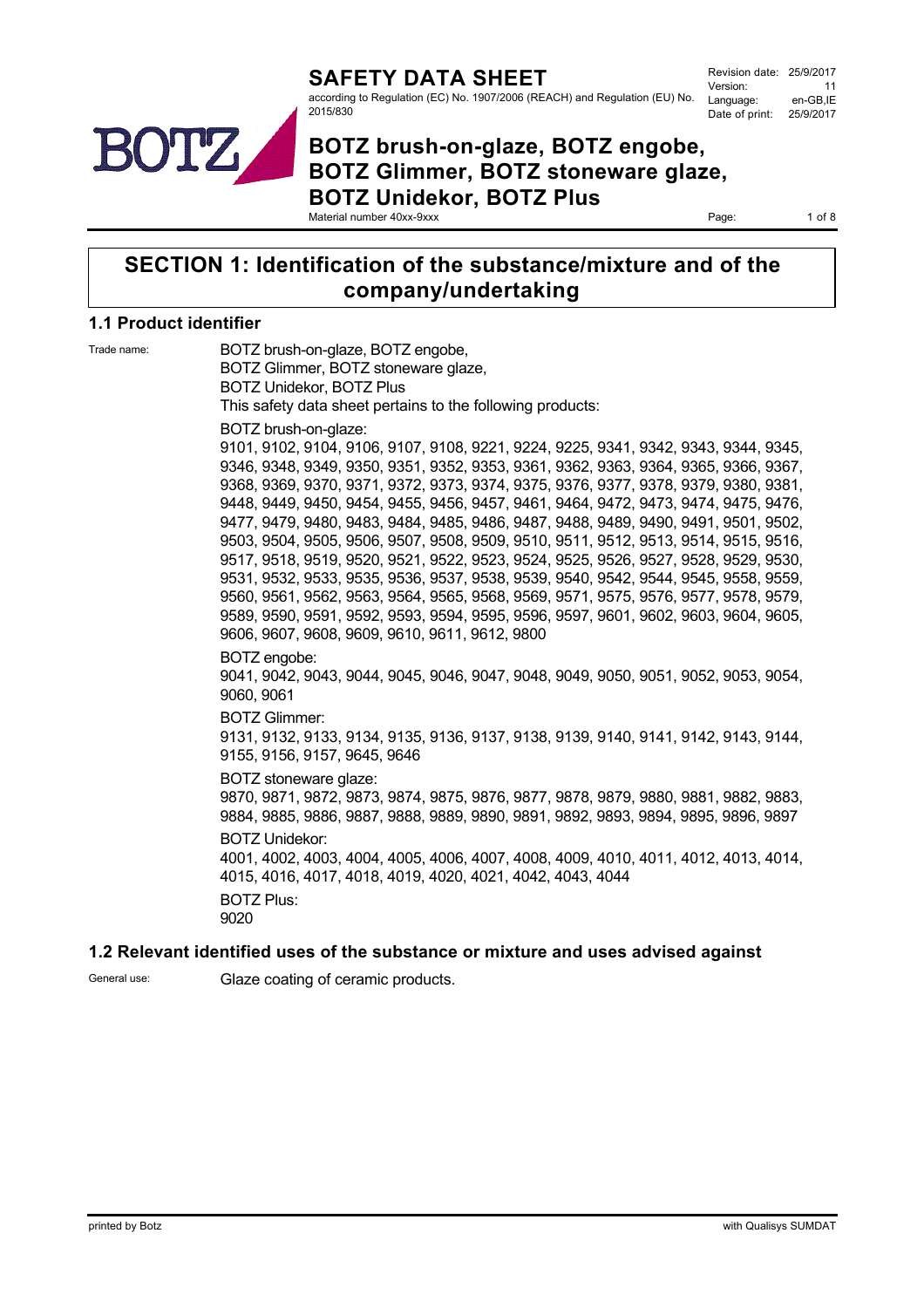according to Regulation (EC) No. 1907/2006 (REACH) and Regulation (EU) No. 2015/830

Revision date: 25/9/2017 Version: 11<br>Language: en-GB IE Language: Date of print: 25/9/2017

# **BOTZ brush-on-glaze, BOTZ engobe, BOTZ Glimmer, BOTZ stoneware glaze, BOTZ Unidekor, BOTZ Plus**

Material number 40xx-9xxx

#### **1.3 Details of the supplier of the safety data sheet**

Company name: BOTZ GmbH Keramische Farben Street/POB-No.: Hafenweg 26a Postal Code, city: 48155 Münster **Germany** Telephone: +49 (0) 251 65 402 Telefax: +49 (0) 251 66 30 12 Dept. responsible for information: Contact person: Frau Vehoff, Telephone: +49 (0)251 65 402

E-mail: info@botz-glasuren.de

#### **1.4 Emergency telephone number**

**Telephone: +49 (0)251 65 402 Only available during office hours.**

## **SECTION 2: Hazards identification**

#### **2.1 Classification of the substance or mixture**

#### **Classification according to EC regulation 1272/2008 (CLP)**

This mixture is classified as not hazardous.

#### **2.2 Label elements**

#### **Labelling (CLP)**

Hazard statements: not applicable

Precautionary statements: not applicable

#### **2.3 Other hazards**

Special danger of slipping by leaking/spilling product.

Results of PBT and vPvB assessment:

No data available

## **SECTION 3: Composition / information on ingredients**

3.1 Substances: not applicable

#### **3.2 Mixtures**

Chemical characterisation: Mineral compound, milled glass, solvent-free acrylic binder.

# **SECTION 4: First aid measures**

#### **4.1 Description of first aid measures**

In case of inhalation: During the firing process: In case of inhalation of decomposition products, affected person should be moved into fresh air and kept still. Seek medical treatment in case of troubles.

DTZ.

Page: 2 of 8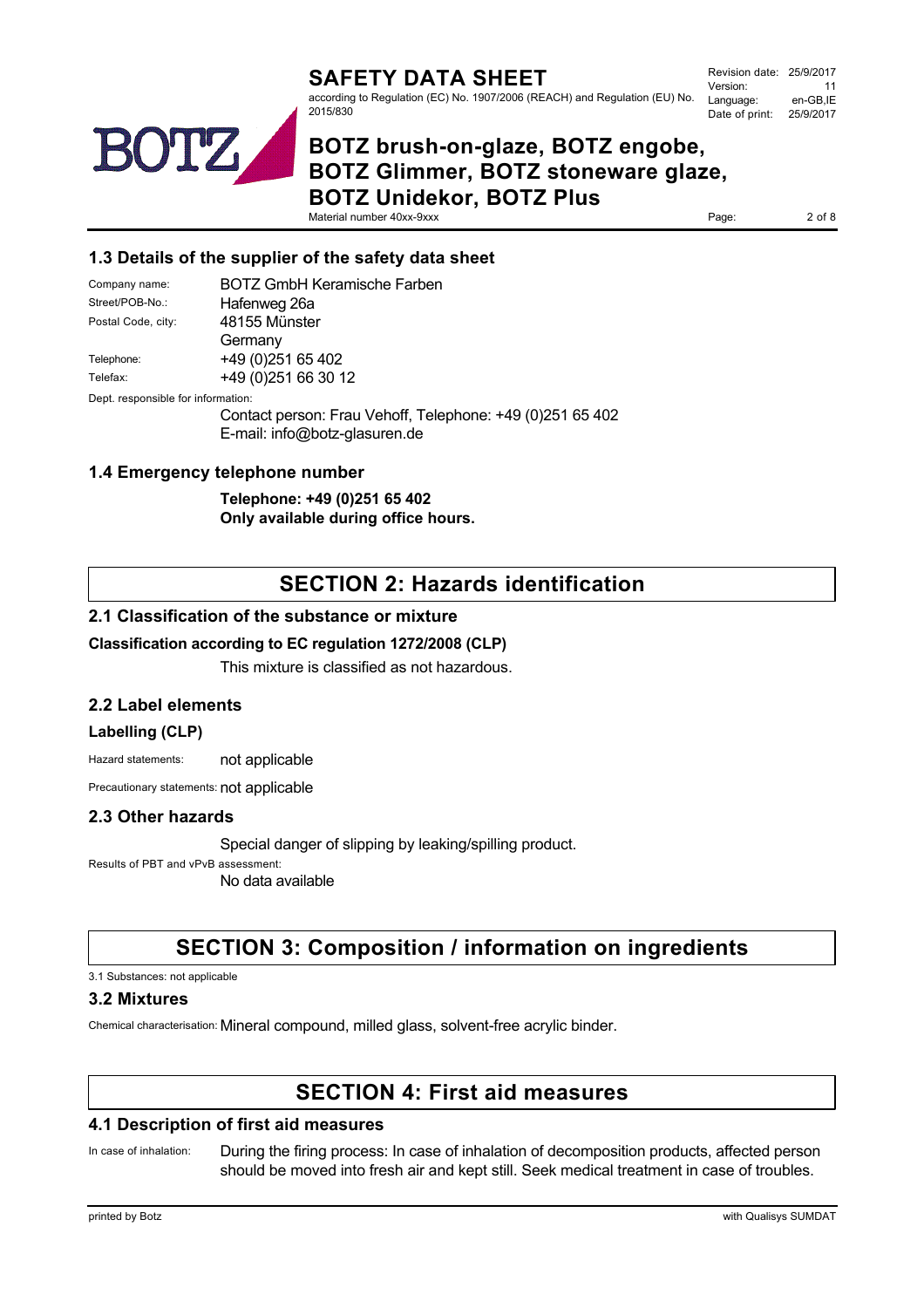according to Regulation (EC) No. 1907/2006 (REACH) and Regulation (EU) No. 2015/830

| Revision date: 25/9/2017 |           |
|--------------------------|-----------|
| Version:                 | 11        |
| Language:                | en-GB.IE  |
| Date of print:           | 25/9/2017 |

# **BOTZ brush-on-glaze, BOTZ engobe, BOTZ Glimmer, BOTZ stoneware glaze, BOTZ Unidekor, BOTZ Plus**

Material number 40xx-9xxx

Following skin contact: Remove residues with soap and water. In case of skin irritation, consult a physician. After eye contact: With eyelids open, wash out eyes for several minutes under flowing water. In case of troubles or persistent symptoms, consult an opthalmologist.

After swallowing: Rinse mouth with water. Seek medical treatment in case of troubles.

#### **4.2 Most important symptoms and effects, both acute and delayed**

No data available

#### **4.3 Indication of any immediate medical attention and special treatment needed**

Treat symptomatically.

**SECTION 5: Firefighting measures**

#### **5.1 Extinguishing media**

Suitable extinguishing media:

Product is non-combustible. Extinguishing materials should therefore be selected according to surroundings.

Extinguishing media which must not be used for safety reasons:

Full water jet

#### **5.2 Special hazards arising from the substance or mixture**

In case of strong heating partially formation of carbon monoxide and carbon dioxide.

#### **5.3 Advice for firefighters**

Special protective equipment for firefighters:

Wear a self-contained breathing apparatus and chemical protective clothing.

Additional information: Hazchem-Code: -

Cool endangered containers with water spray and, if possible, remove from danger zone. Use water spray jet to knock down vapours. Do not breathe fumes. Do not allow fire water to penetrate into surface or ground water.

## **SECTION 6: Accidental release measures**

#### **6.1 Personal precautions, protective equipment and emergency procedures**

Avoid contact with skin, eyes, and clothing. Wear suitable protective clothing. Ensure adequate ventilation, especially in confined areas.

#### **6.2 Environmental precautions**

Do not allow to penetrate into soil, waterbodies or drains.

#### **6.3 Methods and material for containment and cleaning up**

Take up mechanically, placing in appropriate containers for disposal.

Additional information: Special danger of slipping by leaking/spilling product.

#### **6.4 Reference to other sections**

Refer additionally to section 8 and 13.



Page: 3 of 8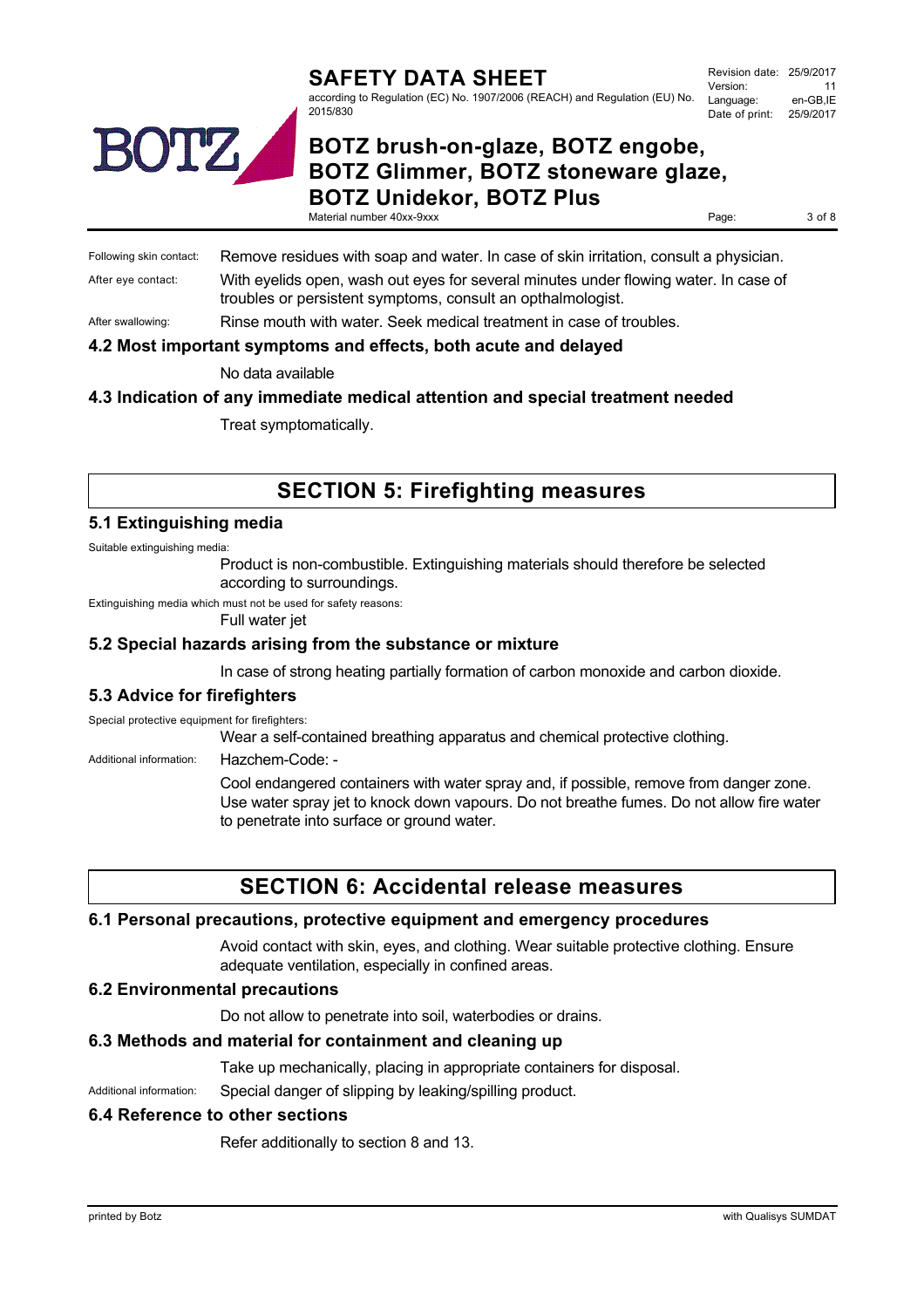according to Regulation (EC) No. 1907/2006 (REACH) and Regulation (EU) No. 2015/830

#### Revision date: 25/9/2017 Version: 11<br>Language: en-GB IE Language: Date of print: 25/9/2017

Page: 4 of 8

# **BOTZ brush-on-glaze, BOTZ engobe, BOTZ Glimmer, BOTZ stoneware glaze, BOTZ Unidekor, BOTZ Plus**

Material number 40xx-9xxx

# **SECTION 7: Handling and storage**

### **7.1 Precautions for safe handling**

Advices on safe handling: During the glazing process:

Avoid contact with skin, eyes, and clothing. When using do not eat, drink or smoke. Wash hands before breaks and immediateley after using the product.

When using the materials do not leave children unattended.

If necessary: Wear suitable protective clothing.

During the firing process: Air the room. Lead burning waste gases outside directly if possible.

Precautions against fire and explosion:

Take standard precautions to prevent fire.

#### **7.2 Conditions for safe storage, including any incompatibilities**

Requirements for storerooms and containers:

Keep container tightly closed. Do not dry up the product. Do not drop, drag or bang the container. Store out of the reach of children.

storage temperature: Store at room temperature. Protect from frost and exposure to sun.

Hints on joint storage: Keep away from food and drinks.

#### **7.3 Specific end use(s)**

Glaze coating of ceramic products.

## **SECTION 8: Exposure controls/personal protection**

#### **8.1 Control parameters**

Additional information: Contains no substances with occupational exposure limit values.

#### **8.2 Exposure controls**

When using this product, a well-functioning exhaust ventilation of the furnace gases and ample ventilation of the workrooms are recommended.

#### **Personal protection equipment**

#### **Occupational exposure controls**

Respiratory protection: During the firing process: Respiratory protection is not necessary if room is well ventilated.

Eye protection: Risk of splashes: Tightly sealed goggles according to EN 166.

Body protection: Recommendation: protective apron.

Hand protection: If necessary: Wear suitable gloves.

General protection and hygiene measures:

Avoid contact with skin, eyes, and clothing. Provide a conveniently located eye rinse station. Wash hands before breaks and immediateley after using the product. When using do not eat, drink or smoke.

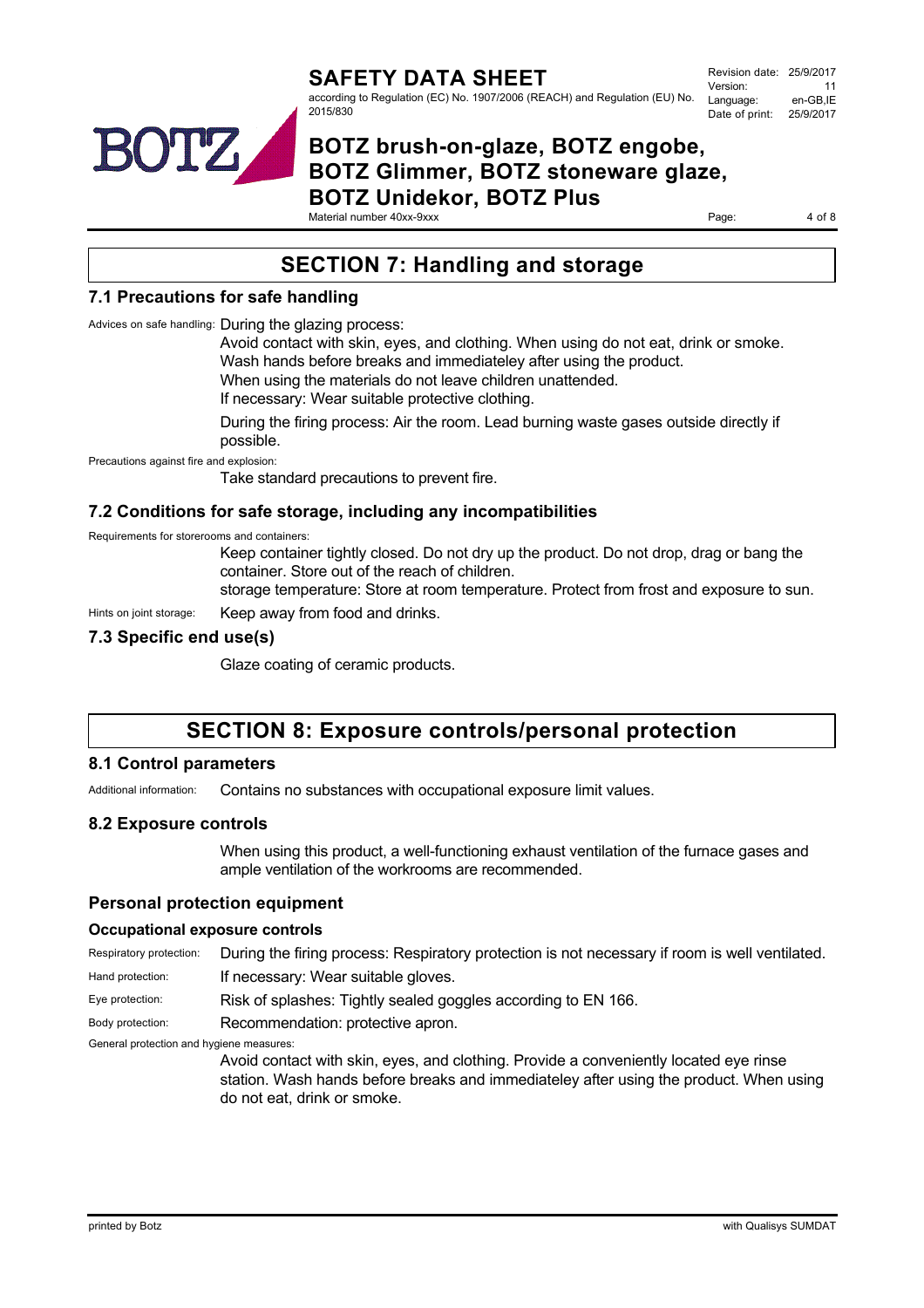

according to Regulation (EC) No. 1907/2006 (REACH) and Regulation (EU) No. 2015/830

Revision date: 25/9/2017 Version: 11<br>Language: en-GB.IE Language: Date of print: 25/9/2017

# **BOTZ brush-on-glaze, BOTZ engobe, BOTZ Glimmer, BOTZ stoneware glaze, BOTZ Unidekor, BOTZ Plus**

Material number 40xx-9xxx

Page: 5 of 8

# **SECTION 9: Physical and chemical properties**

#### **9.1 Information on basic physical and chemical properties**

| Appearance:<br>Odour <sup>-</sup><br>Odour threshold: | Form: liquid / pasty (thixotropic)<br>Colour: various colours<br>almost odourless<br>No data available |
|-------------------------------------------------------|--------------------------------------------------------------------------------------------------------|
| pH value:                                             | $8 - 10$                                                                                               |
| Melting point/freezing point:                         | No data available                                                                                      |
| Initial boiling point and boiling range:              | No data available                                                                                      |
| Flash point/flash point range:                        | No data available                                                                                      |
| Evaporation rate:                                     | No data available                                                                                      |
| Flammability:                                         | No data available                                                                                      |
| Explosion limits:                                     | No data available                                                                                      |
| Vapour pressure:                                      | No data available                                                                                      |
| Vapour density:                                       | No data available                                                                                      |
| Density:                                              | No data available                                                                                      |
| Water solubility:                                     | dispersible                                                                                            |
| Partition coefficient: n-octanol/water:               | No data available                                                                                      |
| Auto-ignition temperature:                            | No data available                                                                                      |
| Decomposition temperature:                            | No data available                                                                                      |
| Viscosity, kinematic:                                 | No data available                                                                                      |
| Explosive properties:                                 | No data available                                                                                      |
| Oxidizing characteristics:                            | No data available                                                                                      |
|                                                       |                                                                                                        |

#### **9.2 Other information**

Additional information: No data available

# **SECTION 10: Stability and reactivity**

#### **10.1 Reactivity**

Refer to 10.3

#### **10.2 Chemical stability**

Stable under recommended storage conditions.

#### **10.3 Possibility of hazardous reactions**

No dangerous reactions are known.

#### **10.4 Conditions to avoid**

Do not dry up the product.

#### **10.5 Incompatible materials**

No data available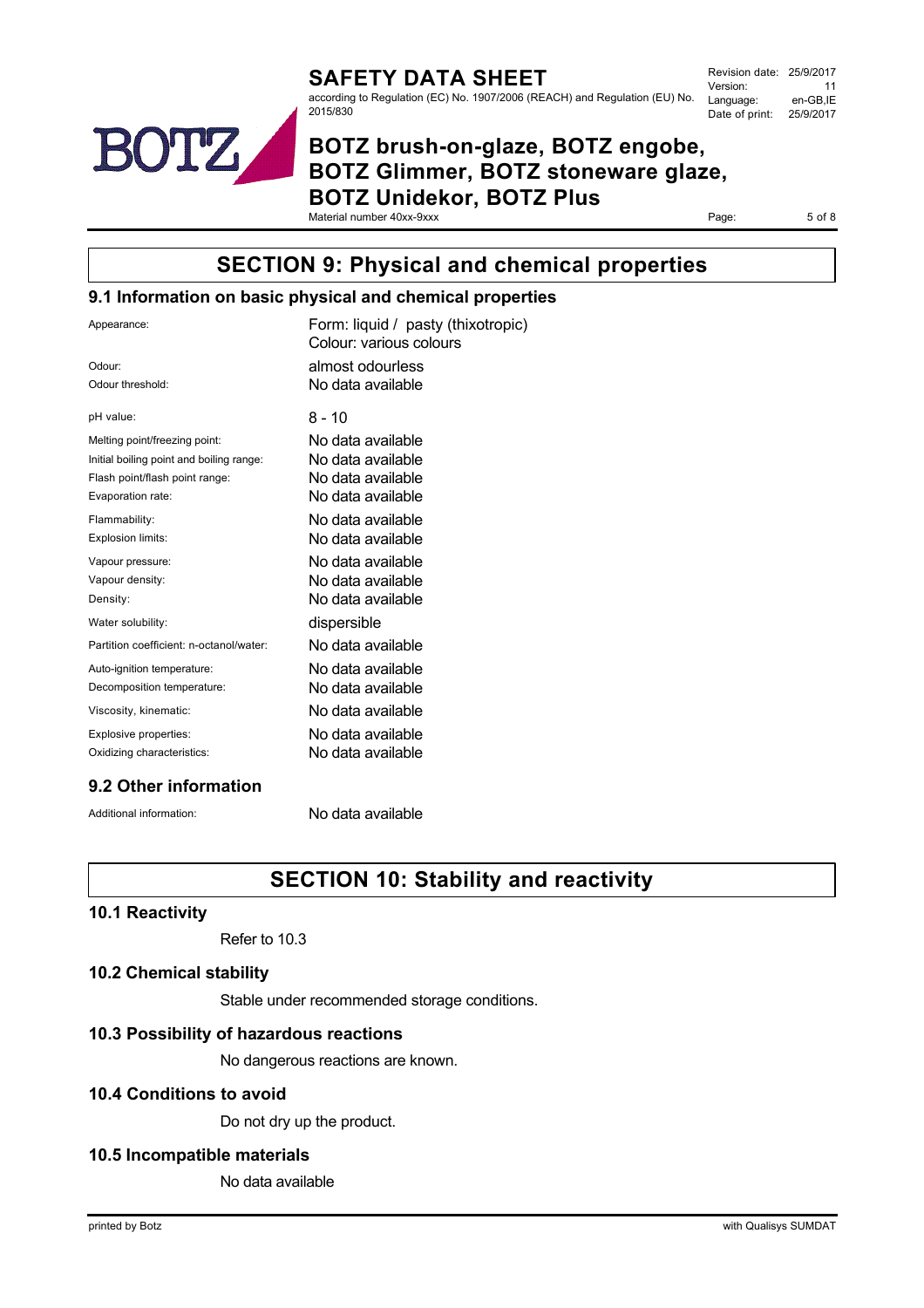

according to Regulation (EC) No. 1907/2006 (REACH) and Regulation (EU) No. 2015/830

| Revision date: 25/9/2017 |           |
|--------------------------|-----------|
| Version:                 | 11        |
| Language:                | en-GB.IE  |
| Date of print:           | 25/9/2017 |
|                          |           |

### **BOTZ brush-on-glaze, BOTZ engobe, BOTZ Glimmer, BOTZ stoneware glaze, BOTZ Unidekor, BOTZ Plus** Page: 6 of 8

Material number 40xx-9xxx

#### **10.6 Hazardous decomposition products**

In case of strong heating partially formation of carbon monoxide and carbon dioxide Thermal decomposition: No data available

# **SECTION 11: Toxicological information**

#### **11.1 Information on toxicological effects**

Toxicological effects: Acute toxicity (oral): Lack of data. Acute toxicity (dermal): Lack of data. Acute toxicity (inhalative): Lack of data. Skin corrosion/irritation: Lack of data. Eye damage/irritation: Lack of data. Sensitisation to the respiratory tract: Lack of data. Skin sensitisation: Lack of data. Germ cell mutagenicity/Genotoxicity: Lack of data. Carcinogenicity: Lack of data. Reproductive toxicity: Lack of data. Effects on or via lactation: Lack of data. Specific target organ toxicity (single exposure): Lack of data. Specific target organ toxicity (repeated exposure): Lack of data. Aspiration hazard: Lack of data. Other information: The product is harmless by proper handling and according to the terms of application.

# **SECTION 12: Ecological information**

#### **12.1 Toxicity**

Further details: No data available

#### **12.2 Persistence and degradability**

Further details: Due to its low solubility in water the product is almost completely mechanically separated in biological sewage plants.

#### **12.3 Bioaccumulative potential**

Partition coefficient: n-octanol/water:

No data available

#### **12.4 Mobility in soil**

No data available

#### **12.5 Results of PBT and vPvB assessment**

No data available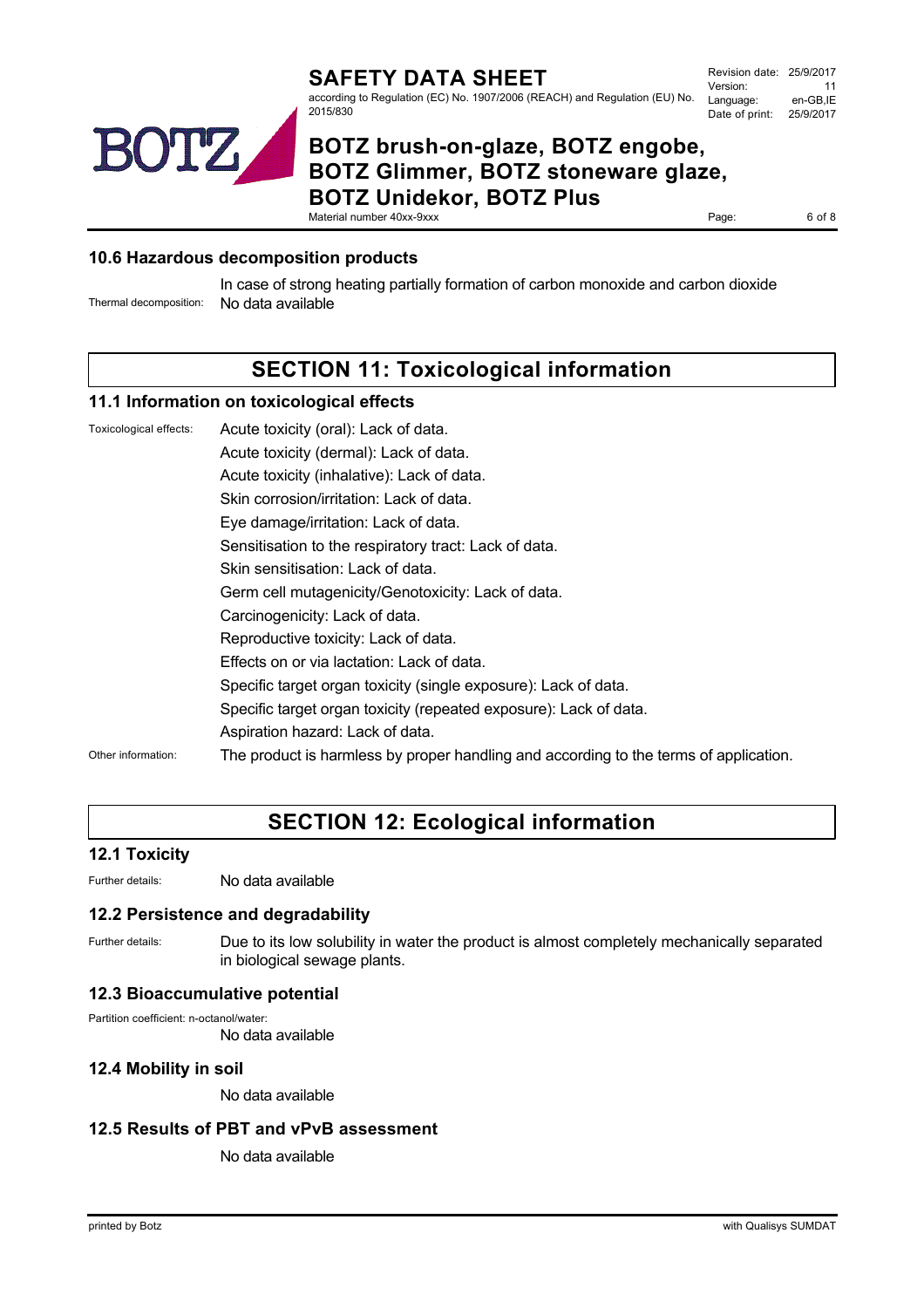ADR/RID, IMDG, IATA-DGR:

ADR/RID, IMDG, IATA-DGR:

#### **14.4 Packing group**

ADR/RID, IMDG, IATA-DGR:

not applicable

#### **14.5 Environmental hazards**

Marine pollutant: no

### **14.6 Special precautions for user**

No dangerous good in sense of these transport regulations.

### **14.7 Transport in bulk according to Annex II of Marpol and the IBC Code**

No data available

**SAFETY DATA SHEET** according to Regulation (EC) No. 1907/2006 (REACH) and Regulation (EU) No. 2015/830

# **BOTZ brush-on-glaze, BOTZ engobe, BOTZ Glimmer, BOTZ stoneware glaze, BOTZ Unidekor, BOTZ Plus**

Material number 40xx-9xxx

#### **12.6 Other adverse effects**

TZ.

General information: Do not allow to enter into ground-water, surface water or drains.

# **SECTION 13: Disposal considerations**

#### **13.1 Waste treatment methods**

#### **Product**

| Waste key number: | 08 02 03 = Aqueous suspensions containing ceramic materials. |
|-------------------|--------------------------------------------------------------|
| Recommendation:   | Dispose of waste according to applicable legislation.        |

#### **Contaminated packaging**

Waste key number: 15 01 02 = Plastic packaging Recommendation: Uncontaminated packaging may be treated as household waste. Non-contaminated packages may be recycled.

# **SECTION 14: Transport information**

# **14.1 UN number**

| not applicable |
|----------------|

### **14.2 UN proper shipping name**

### **14.3 Transport hazard class(es)**

Not restricted



not applicable

Revision date: 25/9/2017 Version: 11<br>Language: en-GB IE Language: Date of print: 25/9/2017

Page: 7 of 8